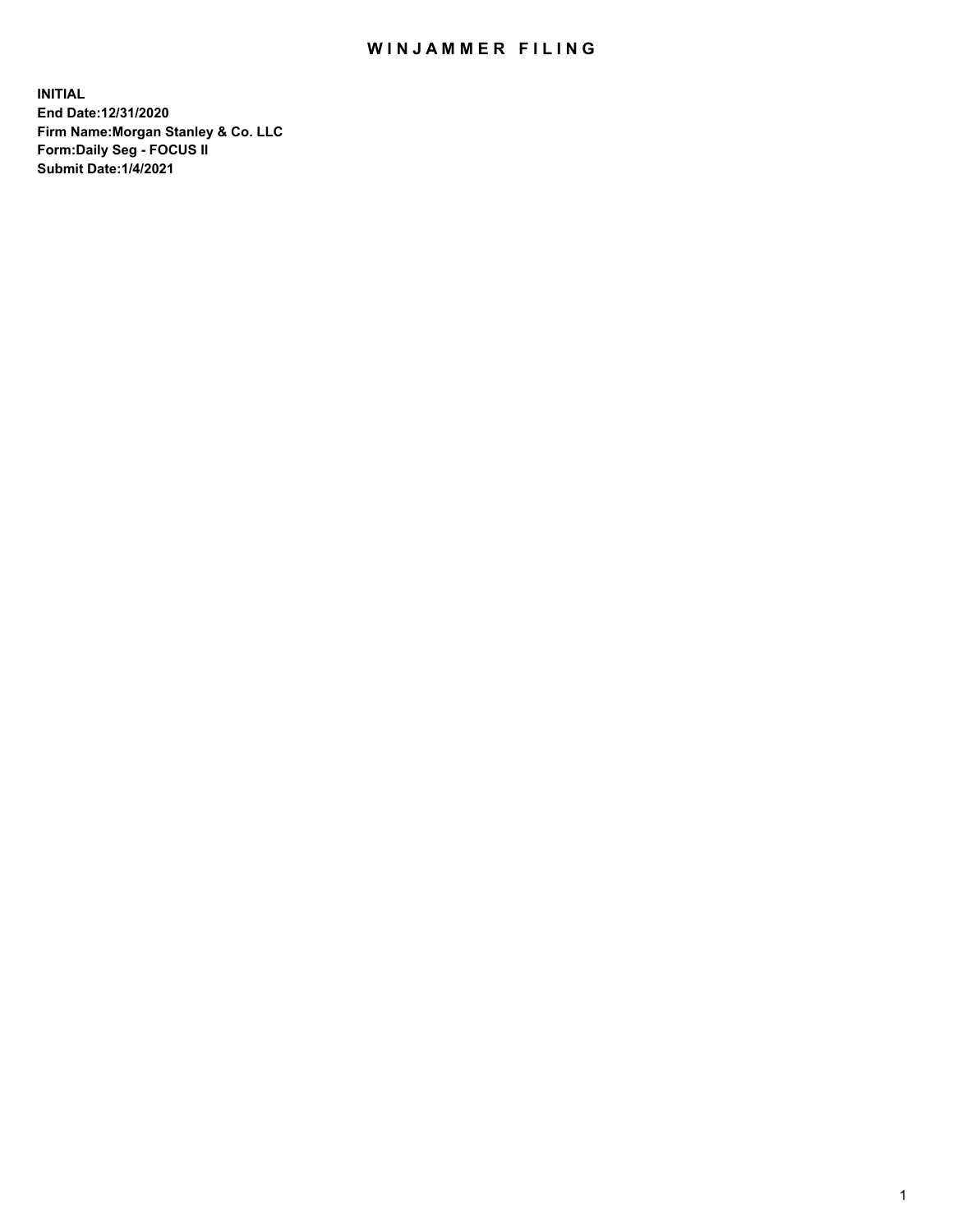**INITIAL End Date:12/31/2020 Firm Name:Morgan Stanley & Co. LLC Form:Daily Seg - FOCUS II Submit Date:1/4/2021 Daily Segregation - Cover Page**

| Name of Company                                                                                                                                                                                                                                                                                                                | <b>Morgan Stanley &amp; Co. LLC</b>                    |
|--------------------------------------------------------------------------------------------------------------------------------------------------------------------------------------------------------------------------------------------------------------------------------------------------------------------------------|--------------------------------------------------------|
| <b>Contact Name</b>                                                                                                                                                                                                                                                                                                            | <b>Ikram Shah</b>                                      |
| <b>Contact Phone Number</b>                                                                                                                                                                                                                                                                                                    | 212-276-0963                                           |
| <b>Contact Email Address</b>                                                                                                                                                                                                                                                                                                   | Ikram.shah@morganstanley.com                           |
| FCM's Customer Segregated Funds Residual Interest Target (choose one):<br>a. Minimum dollar amount: ; or<br>b. Minimum percentage of customer segregated funds required:% ; or<br>c. Dollar amount range between: and; or<br>d. Percentage range of customer segregated funds required between:% and%.                         | 235,000,000<br><u>0</u><br>0 Q<br>0 Q                  |
| FCM's Customer Secured Amount Funds Residual Interest Target (choose one):<br>a. Minimum dollar amount: ; or<br>b. Minimum percentage of customer secured funds required:% ; or<br>c. Dollar amount range between: and; or<br>d. Percentage range of customer secured funds required between: % and %.                         | 140,000,000<br><u>0</u><br><u>00</u><br>0 <sub>0</sub> |
| FCM's Cleared Swaps Customer Collateral Residual Interest Target (choose one):<br>a. Minimum dollar amount: ; or<br>b. Minimum percentage of cleared swaps customer collateral required:% ; or<br>c. Dollar amount range between: and; or<br>d. Percentage range of cleared swaps customer collateral required between:% and%. | 92,000,000<br><u>0</u><br>0 Q<br>00                    |

Attach supporting documents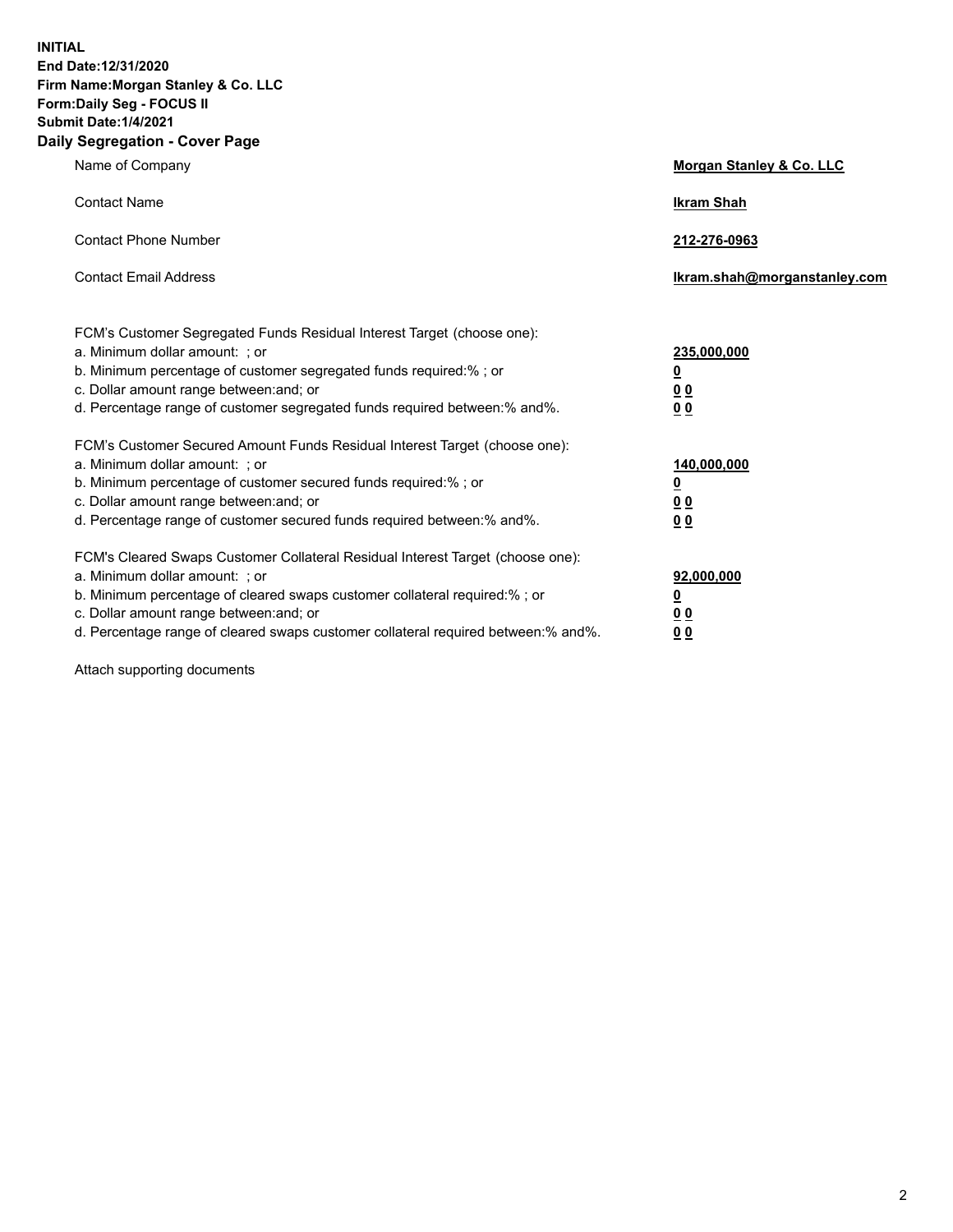|    | <b>INITIAL</b><br>End Date: 12/31/2020<br>Firm Name: Morgan Stanley & Co. LLC<br>Form: Daily Seg - FOCUS II<br><b>Submit Date: 1/4/2021</b><br><b>Daily Segregation - Secured Amounts</b> |                                              |
|----|-------------------------------------------------------------------------------------------------------------------------------------------------------------------------------------------|----------------------------------------------|
|    | Foreign Futures and Foreign Options Secured Amounts                                                                                                                                       |                                              |
|    | Amount required to be set aside pursuant to law, rule or regulation of a foreign                                                                                                          | $0$ [7305]                                   |
|    | government or a rule of a self-regulatory organization authorized thereunder                                                                                                              |                                              |
| 1. | Net ledger balance - Foreign Futures and Foreign Option Trading - All Customers                                                                                                           |                                              |
|    | A. Cash                                                                                                                                                                                   | 4,192,095,908 [7315]                         |
|    | B. Securities (at market)                                                                                                                                                                 | 2,307,696,520 [7317]                         |
| 2. | Net unrealized profit (loss) in open futures contracts traded on a foreign board of trade                                                                                                 | 604,102,570 [7325]                           |
| 3. | Exchange traded options                                                                                                                                                                   |                                              |
|    | a. Market value of open option contracts purchased on a foreign board of trade                                                                                                            | 19,018,569 [7335]                            |
| 4. | b. Market value of open contracts granted (sold) on a foreign board of trade<br>Net equity (deficit) (add lines 1. 2. and 3.)                                                             | -19,073,721 [7337]<br>7,103,839,846 [7345]   |
| 5. | Account liquidating to a deficit and account with a debit balances - gross amount                                                                                                         | 32,986,117 [7351]                            |
|    | Less: amount offset by customer owned securities                                                                                                                                          | -31,794,172 [7352] 1,191,945                 |
|    |                                                                                                                                                                                           | [7354]                                       |
| 6. | Amount required to be set aside as the secured amount - Net Liquidating Equity                                                                                                            | 7,105,031,791 [7355]                         |
|    | Method (add lines 4 and 5)                                                                                                                                                                |                                              |
| 7. | Greater of amount required to be set aside pursuant to foreign jurisdiction (above) or line<br>6.                                                                                         | 7,105,031,791 [7360]                         |
|    | FUNDS DEPOSITED IN SEPARATE REGULATION 30.7 ACCOUNTS                                                                                                                                      |                                              |
| 1. | Cash in banks                                                                                                                                                                             |                                              |
|    | A. Banks located in the United States                                                                                                                                                     | 834,185,286 [7500]                           |
|    | B. Other banks qualified under Regulation 30.7                                                                                                                                            | 650,512,614 [7520] 1,484,697,900             |
|    |                                                                                                                                                                                           | [7530]                                       |
| 2. | Securities                                                                                                                                                                                |                                              |
|    | A. In safekeeping with banks located in the United States                                                                                                                                 | 222,969,489 [7540]                           |
|    | B. In safekeeping with other banks qualified under Regulation 30.7                                                                                                                        | 22,841,279 [7560] 245,810,768<br>[7570]      |
| 3. | Equities with registered futures commission merchants                                                                                                                                     |                                              |
|    | A. Cash                                                                                                                                                                                   | 22,681,039 [7580]                            |
|    | <b>B.</b> Securities                                                                                                                                                                      | $0$ [7590]                                   |
|    | C. Unrealized gain (loss) on open futures contracts                                                                                                                                       | 215,206 [7600]                               |
|    | D. Value of long option contracts                                                                                                                                                         | $0$ [7610]                                   |
|    | E. Value of short option contracts                                                                                                                                                        | 0 [7615] 22,896,245 [7620]                   |
| 4. | Amounts held by clearing organizations of foreign boards of trade                                                                                                                         |                                              |
|    | A. Cash<br><b>B.</b> Securities                                                                                                                                                           | $0$ [7640]<br>$0$ [7650]                     |
|    | C. Amount due to (from) clearing organization - daily variation                                                                                                                           | $0$ [7660]                                   |
|    | D. Value of long option contracts                                                                                                                                                         | $0$ [7670]                                   |
|    | E. Value of short option contracts                                                                                                                                                        | 0 [7675] 0 [7680]                            |
| 5. | Amounts held by members of foreign boards of trade                                                                                                                                        |                                              |
|    | A. Cash                                                                                                                                                                                   | 2,907,762,686 [7700]                         |
|    | <b>B.</b> Securities                                                                                                                                                                      | 2,061,885,752 [7710]                         |
|    | C. Unrealized gain (loss) on open futures contracts                                                                                                                                       | 603,887,363 [7720]                           |
|    | D. Value of long option contracts                                                                                                                                                         | 19,018,569 [7730]                            |
|    | E. Value of short option contracts                                                                                                                                                        | -19,073,721 [7735] 5,573,480,649<br>$[7740]$ |
| 6. | Amounts with other depositories designated by a foreign board of trade                                                                                                                    | $0$ [7760]                                   |
| 7. | Segregated funds on hand                                                                                                                                                                  | $0$ [7765]                                   |
| 8. | Total funds in separate section 30.7 accounts                                                                                                                                             | 7,326,885,562 [7770]                         |
| 9. | Excess (deficiency) Set Aside for Secured Amount (subtract line 7 Secured Statement                                                                                                       | 221,853,771 [7380]                           |

Page 1 from Line 8)

- 10. Management Target Amount for Excess funds in separate section 30.7 accounts **140,000,000** [7780]
- 11. Excess (deficiency) funds in separate 30.7 accounts over (under) Management Target **81,853,771** [7785]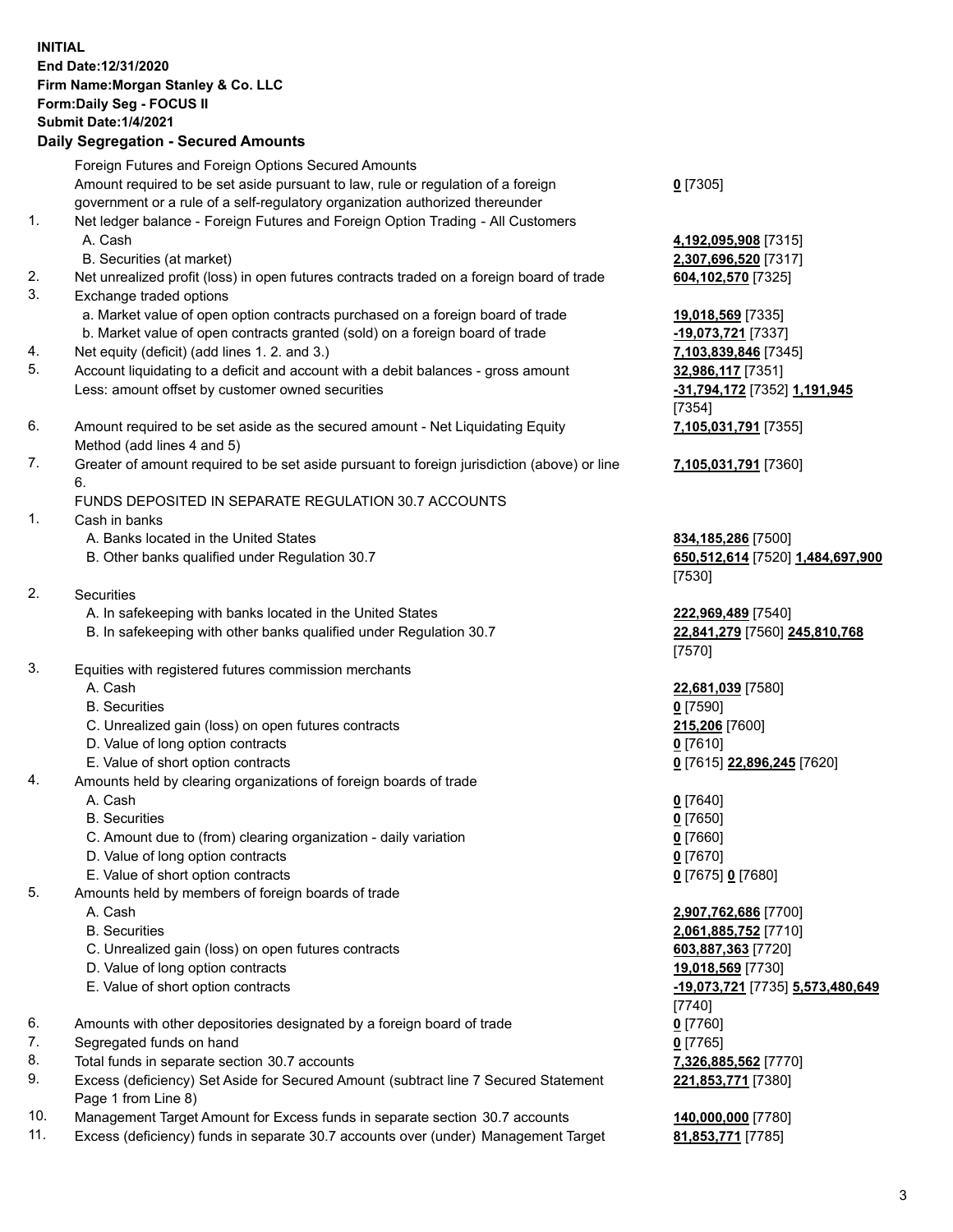|     | <b>INITIAL</b>                                                                      |                                    |
|-----|-------------------------------------------------------------------------------------|------------------------------------|
|     | End Date: 12/31/2020                                                                |                                    |
|     | Firm Name: Morgan Stanley & Co. LLC                                                 |                                    |
|     | Form: Daily Seg - FOCUS II                                                          |                                    |
|     | <b>Submit Date: 1/4/2021</b>                                                        |                                    |
|     | Daily Segregation - Segregation Statement                                           |                                    |
|     | SEGREGATION REQUIREMENTS(Section 4d(2) of the CEAct)                                |                                    |
| 1.  | Net ledger balance                                                                  |                                    |
|     | A. Cash                                                                             | 14,992,722,260 [7010]              |
|     | B. Securities (at market)                                                           | 8,082,343,319 [7020]               |
| 2.  | Net unrealized profit (loss) in open futures contracts traded on a contract market  | 2,693,514,496 [7030]               |
| 3.  | Exchange traded options                                                             |                                    |
|     | A. Add market value of open option contracts purchased on a contract market         | 487,974,267 [7032]                 |
|     | B. Deduct market value of open option contracts granted (sold) on a contract market | -386,305,533 [7033]                |
| 4.  | Net equity (deficit) (add lines 1, 2 and 3)                                         | 25,870,248,809 [7040]              |
| 5.  | Accounts liquidating to a deficit and accounts with                                 |                                    |
|     | debit balances - gross amount                                                       | 120,648,909 [7045]                 |
|     | Less: amount offset by customer securities                                          | -120,043,159 [7047] 605,750 [7050] |
| 6.  | Amount required to be segregated (add lines 4 and 5)                                | 25,870,854,559 [7060]              |
|     | FUNDS IN SEGREGATED ACCOUNTS                                                        |                                    |
| 7.  | Deposited in segregated funds bank accounts                                         |                                    |
|     | A. Cash                                                                             | 4,727,549,940 [7070]               |
|     | B. Securities representing investments of customers' funds (at market)              | $0$ [7080]                         |
|     | C. Securities held for particular customers or option customers in lieu of cash (at | 866,764,229 [7090]                 |
|     | market)                                                                             |                                    |
| 8.  | Margins on deposit with derivatives clearing organizations of contract markets      |                                    |
|     | A. Cash                                                                             | 13,087,041,554 [7100]              |
|     | B. Securities representing investments of customers' funds (at market)              | $0$ [7110]                         |
|     | C. Securities held for particular customers or option customers in lieu of cash (at | 7,215,579,090 [7120]               |
|     | market)                                                                             |                                    |
| 9.  | Net settlement from (to) derivatives clearing organizations of contract markets     | 245,923,425 [7130]                 |
| 10. | Exchange traded options                                                             |                                    |
|     | A. Value of open long option contracts                                              | 487,974,267 [7132]                 |
|     | B. Value of open short option contracts                                             | -386,305,533 [7133]                |
| 11. | Net equities with other FCMs                                                        |                                    |
|     | A. Net liquidating equity                                                           | 9,084,106 [7140]                   |
|     | B. Securities representing investments of customers' funds (at market)              | $0$ [7160]                         |
|     | C. Securities held for particular customers or option customers in lieu of cash (at | $0$ [7170]                         |
|     | market)                                                                             |                                    |
| 12. | Segregated funds on hand                                                            | $0$ [7150]                         |
| 13. | Total amount in segregation (add lines 7 through 12)                                | 26,253,611,078 [7180]              |
| 14. | Excess (deficiency) funds in segregation (subtract line 6 from line 13)             | 382,756,519 [7190]                 |
| 15. | Management Target Amount for Excess funds in segregation                            | 235,000,000 [7194]                 |
| 16. | Excess (deficiency) funds in segregation over (under) Management Target Amount      | 147,756,519 [7198]                 |

16. Excess (deficiency) funds in segregation over (under) Management Target Amount Excess